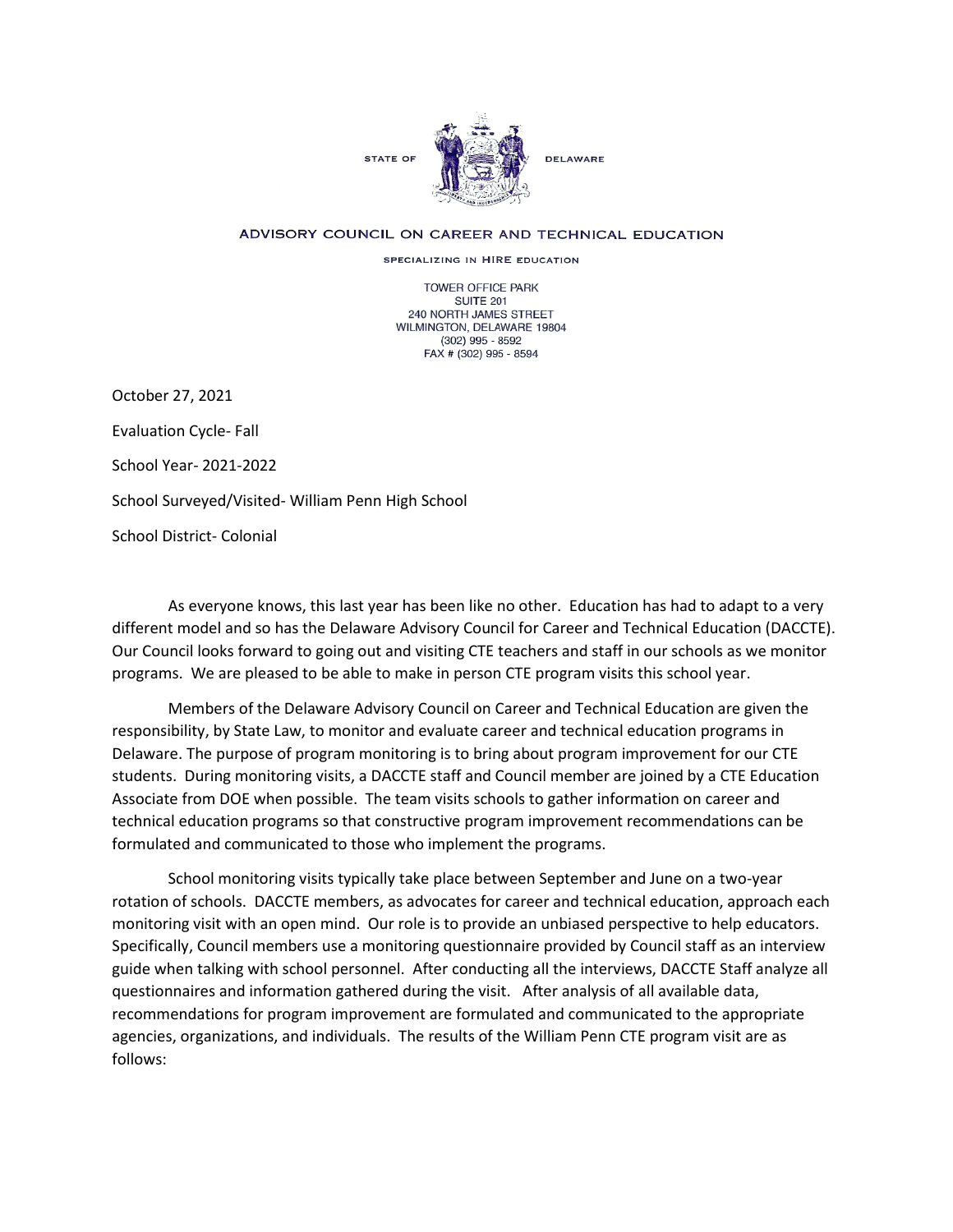• 10 teachers completed the survey and were interviewed.

| Survey/Interview<br>Question   | Data shows<br>this area is<br>being met | Data shows<br>this area<br>needs more<br>focus | Data is<br>inconclusive | <b>Notes</b>       |
|--------------------------------|-----------------------------------------|------------------------------------------------|-------------------------|--------------------|
| Pathways have                  |                                         |                                                |                         |                    |
| sequenced courses              |                                         |                                                |                         |                    |
| Pathways are approved          |                                         |                                                |                         |                    |
| through DOE                    |                                         |                                                |                         |                    |
| English, Math, Science,        |                                         |                                                |                         |                    |
| Social Studies Integration     |                                         |                                                |                         |                    |
| into CTE coursework            |                                         |                                                |                         |                    |
| <b>Facilities</b>              |                                         |                                                |                         |                    |
| <b>Instructional Supplies</b>  |                                         |                                                |                         |                    |
| and Materials                  |                                         |                                                |                         |                    |
| <b>Instructional Equipment</b> |                                         |                                                |                         |                    |
| and Technical Support          |                                         |                                                |                         |                    |
| Advisory Committee in          |                                         |                                                |                         | Data shows         |
| place and supporting CTE       |                                         |                                                |                         | no/unknown.        |
| programs                       |                                         |                                                |                         |                    |
| CTSO available and             |                                         |                                                |                         | Teachers working   |
| participating in Local,        |                                         |                                                |                         | to get kids        |
| State, Regional, and           |                                         |                                                |                         | opportunities.     |
| <b>National Level</b>          |                                         |                                                |                         |                    |
| <b>Work-Based Learning</b>     |                                         |                                                |                         | Doing a great job! |
| Opportunities                  |                                         |                                                |                         |                    |
| Pathways prepare               |                                         |                                                |                         |                    |
| students for entry level       |                                         |                                                |                         |                    |
| positions after HS             |                                         |                                                |                         |                    |
| (credentialing, etc.)          |                                         |                                                |                         |                    |
| Career Pathway                 |                                         |                                                |                         |                    |
| <b>Selection Process</b>       |                                         |                                                |                         |                    |
| <b>Education Plans contain</b> |                                         |                                                |                         |                    |
| Career Pathways                |                                         |                                                |                         |                    |
| Programs receive               |                                         |                                                |                         |                    |
| Federal/State funding          |                                         |                                                |                         |                    |
| (Perkins/509)                  |                                         |                                                |                         |                    |
| <b>Budget</b>                  |                                         |                                                |                         | Unknown budget     |
| Availability/Development       |                                         |                                                |                         | amounts.           |
| 3 Year Budget/Long             |                                         |                                                |                         |                    |
| <b>Terms Planning</b>          |                                         |                                                |                         |                    |
| Demographics of                |                                         |                                                |                         |                    |
| classroom represent            |                                         |                                                |                         |                    |
| demographics of school         |                                         |                                                |                         |                    |